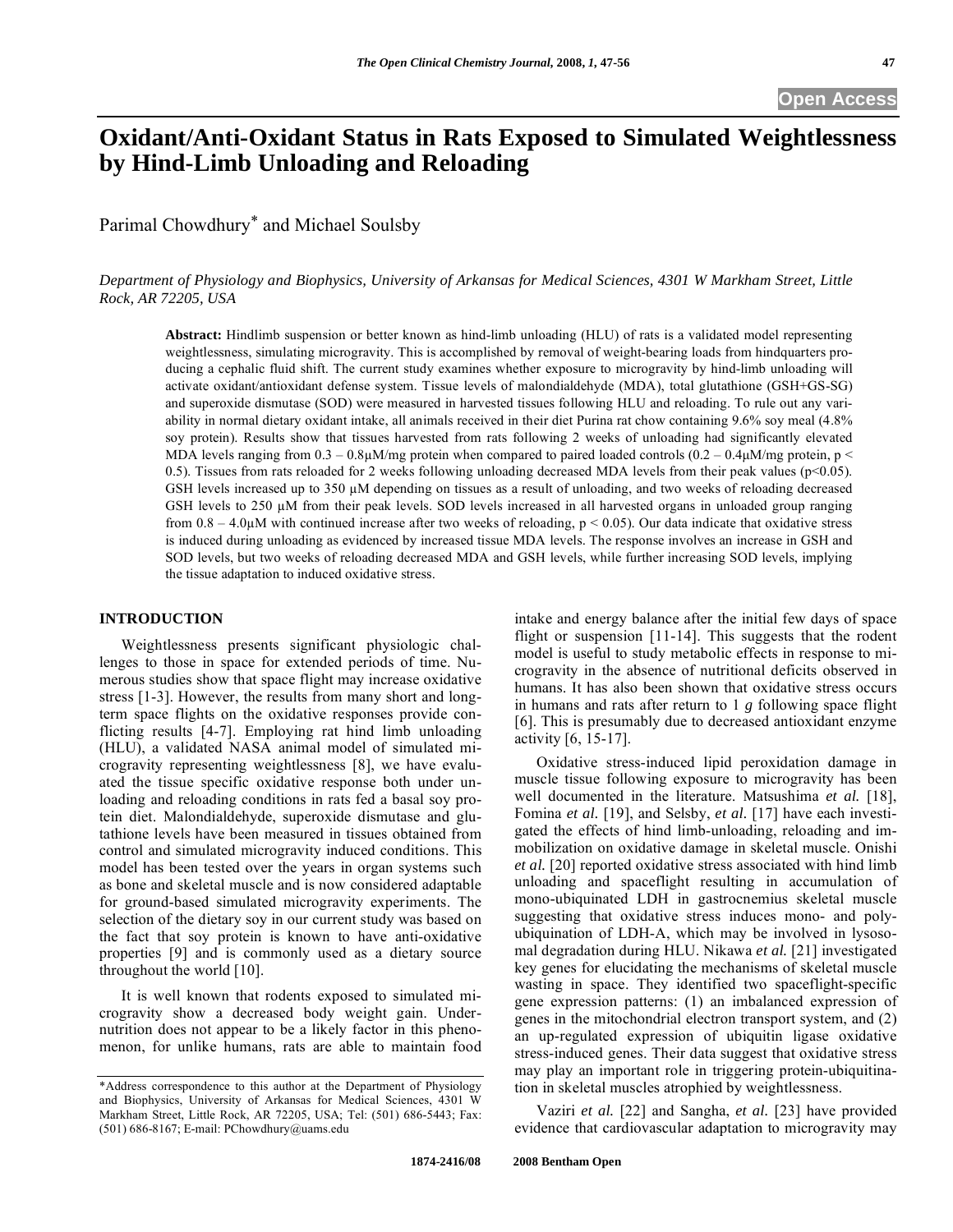involve up-regulation of the nitric oxide (NO) vasodilator system. Since it also inhibits renal tubular sodium reabsorption, it may have a major role in the regulation of systemic vascular resistance and blood pressure [38].

 An improvement of the imbalance in the pro-oxidant/ antioxidant defense system may lessen the severity of the oxidative stress documented during space flight. Oxidative stress induces an increase in oxidation of membrane fatty acid moieties leading to production of unstable lipid peroxides. These peroxides tend to degrade rapidly into products such as malondialdehyde (MDA) [24]. The formation of these aldehydes contributes significantly to the mechanisms of oxidant-induced injury [25].

 We have earlier demonstrated that rats on HLU maintained on a normal Purina diet with 4.5% soy protein, displayed elevated stress as evidenced by elevated malondialdehyde (MDA) levels in brain tissues harvested after two weeks of suspension [15]. In addition, brain tissues from HLU rats on standard Purina chow showed significantly higher stress, as evidenced by higher MDA levels, than brain tissue from control hind limb-loaded rats maintained on a 37% soy-protein diet [9, 15], suggesting that soy protein in the diet acts as an antioxidant. The current study is designed to test whether this is also true in other tissues harvested. Flavonoids are also known to possess significant antioxidative activity in lipid-aqueous systems [10, 26, 27], and dietary antioxidants may lessen the severity of space flight documented oxidative stress.

 In this investigation our first objective was to determine oxidative changes in organs following two weeks of simulated weightlessness (HLU) using Purina rat chow with 9.6% soy meal or 4.8% soy protein, and to further evaluate oxidative changes following two weeks of reloading. A basal diet containing higher than the normal soy protein composition in Purina chow was chosen to rule out any variability in normal dietary oxidant intake, and to assure the response is due to HLU under steady state. Our second objective was to determine simultaneously the antioxidant status in these tissues since a large body of literature supports the notion that dietary antioxidants play a role in preventing many human diseases [1, 10, 22, 28-31]. This effect is thought to be due to their ability to increase tissue glutathione (GSH) levels [10, 18] and superoxide dismutase levels which catalyze the dismuation of superoxide into oxygen and hydrogen peroxide [16]. Superoxide dismutase provides an important antioxidant defense in nearly all cells exposed to oxygen [16] by protecting the cell from superoxide toxicity.

#### **MATERIALS AND METHODOLOGY**

 Eighteen male Sprague Dawley rats were acclimatized to the Purina rat chow diet with 9.6% soy meal (4.8% soy protein) for 7 days prior to hind limb unloading. Six of the acclimatized rats were non-suspended and maintained on the soy diet for an additional two weeks. Six rats were suspended after acclimatization and maintained on the soy diet for a period of two weeks. A third group of the acclimatized rats was maintained on the soy diet and then suspended for a period of two weeks, followed by hind-limb reloading for an equal period of two weeks. Immediately following each experiment, MDA, total GSH (GSH and GS-SG), and superoxide dismutase (SOD) levels were measured in harvested tissues. Total GSH levels were measured because they would be expected to vary with a cell's degree of induction of the GSH antioxidant system. The Cayman GSH Assay Kit uses glutathione reductase for quantification of GSH. The GSH is easily oxidized to the disulfide dimmer GSSG. Hence, both GSH and GSSG are measured, and the Assay reflects total glutathione. SOD levels were measured to determine whether its activation is triggered in concert with lipid peroxidation, for it is known that SOD out-competes the damaging reactions of superoxide, thus protecting the cell from superoxide toxicity [16].

 Control values for body weight and food intake and water intake, were recorded for seven days before HLU of the animals at a 30° angle with the cage floor. Body weights from all animals were monitored on the first day of arrival and again on day seven (the first day of the suspension). Subsequently, the body weights, food, and fluid intakes were monitored on a daily basis until termination of the experiment. The animals were housed in circadian chambers and maintained on 12:12 light-dark cycles. They were allowed free access to tap water and diets. Six non-suspended control rats in group one were maintained on the soy diet for 21 days. Animals in group two were maintained on the soy diet for 21 days, but suspended for only the latter 14 days. Animals in group three were maintained on the soy diet for 35 days, but suspended for 14 days, followed by hind-limb reloading for an equal period of two weeks. The protocol and procedures were in accordance with the Guiding Principles in the Care and Use of Animals of the Council of the American Physiological Society and were approved by the University of Arkansas for Medical Sciences (UAMS) Institutional Animal Care and Use Committee.

 No surgical interventions were involved prior to sacrifice. HLU was achieved using a modification of the Morey [8] tail-suspension model. Rats assigned to the unloaded groups were housed individually in Plexiglas chambers (10 x 19.5 x 21 inches). HLU was accomplished with a tail harness constructed by looping a 0.5 x 10-inch Skin-Trac (Zimmer, Inc., Charlotte, NC) orthopedic foam strip around a pulley that can travel along a bar that traverses the length of the cage. The adhesive surfaces along the remainder of the Skin-Trac strip were applied to the long axis of opposite sides of the tail, creating a *tail-sandwich*. This sandwich was encircled by a bias-cut orthopedic stockinette and secured with one-inch glass zip-reinforced strapping tape at the base and tip of the tail. This construction did not interfere with the animal's ability to use its tail to maintain its core body temperature.

 Twenty-four hours before sacrifice, the animals were deprived of food but not water. At sacrifice, rats were anesthetized with ketamine hydrochloride and euthanized by decapitation and exsanguination. Liver, pancreas, kidney, small intestine, heart, lung, and brain were harvested.

#### **MDA Assay**

 The MDA assay was conducted by the method reported by Esterbauer *et al*. [24]. Harvested tissues were washed in iced cold NaCl solution (9gm/L). After excising 0.4 to 0.5 grams from each tissue, each sample was homogenized in 20 mM phosphate buffer,  $pH = 7.4$  [tissue to buffer ratio, 1:10 w/v]. 10  $\mu$ L of 0.5 M butylated hydroxytoluene per ml of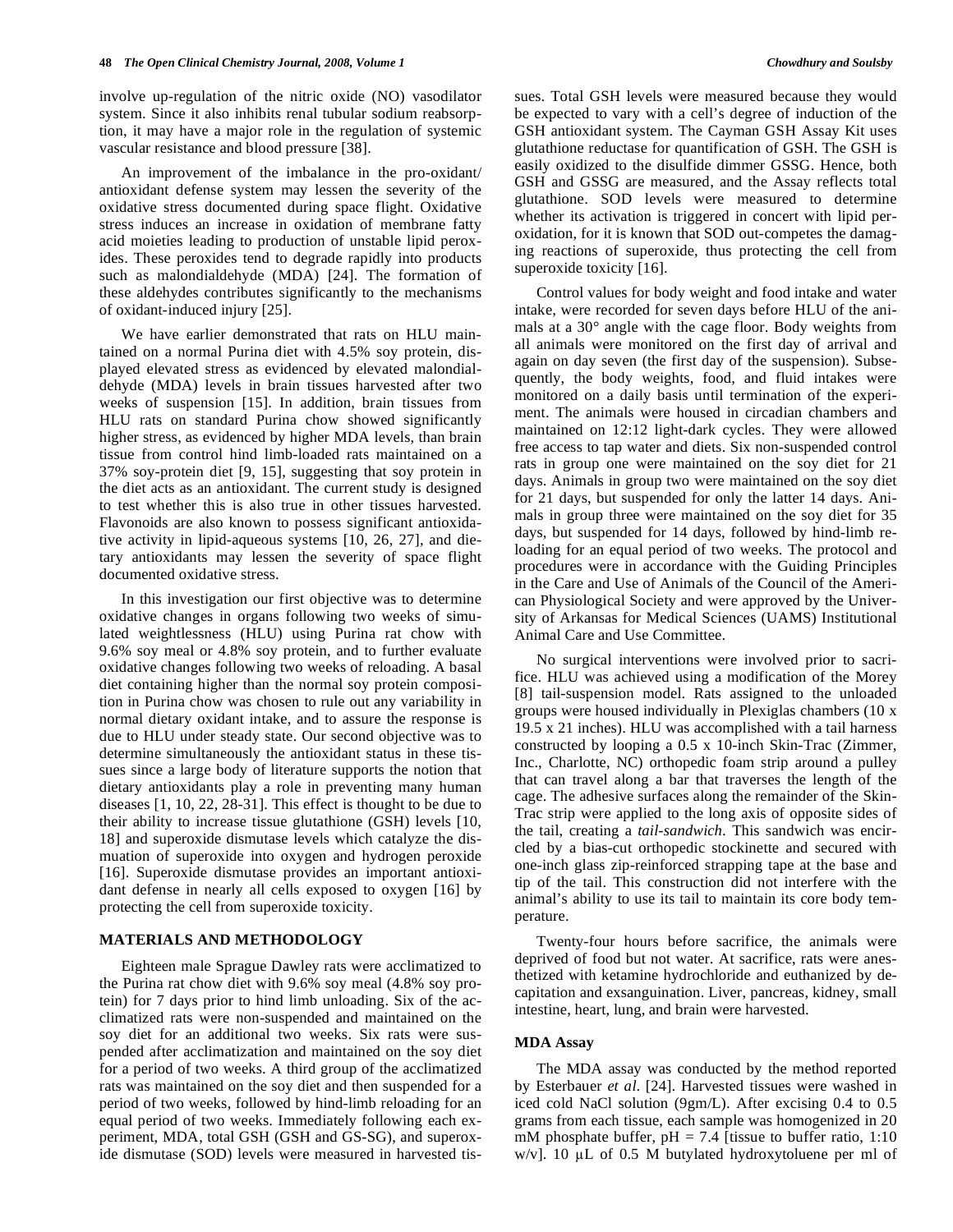homogenate had been added to prevent additional sample oxidation. The homogenate was centrifuged at 4,000 g at  $4^{\circ}$ C for 10 minutes. 200 µL of supernatant from each homogenate was used to analyze the malondialdehyde (MDA) level in tissue samples. Measurement of MDA is based on the reaction of a chromogenic reagent, N-methyl-2-phenylindole  $[R1]$  with MDA at 24  $°C$ . One molecule of MDA interacts with 2 molecules of R1 to yield a stable chromophore with maximal absorbance at 586 nm, and is stable for up to one hour at room temperature. The net absorbance at 586 nm yields a linear function of MDA ranging from 0 to 20  $\mu$ M. The detection limit is 0.1  $\mu$ M of MDA. The final MDA content was expressed as  $\mu$ M of MDA per mg. protein.

# **Glutathione Assay**

 The glutathione assay was conducted following reports published earlier by Baker *et al*. [32]. Concentrations of oxidized glutathione (GS-SG) in samples were analyzed using a Glutathione Assay Kit from Cayman Chemical Co, Ann Arbor, Michigan (catalogue No. 703002). The kit uses an enzymatic recycling method using glutathione reductase to quantify glutathione (GSH). The GSH produced from the interaction of the sulfhydryl group of GSH with  $5, 5'$  – dithiobis-2-nitrobenzoic acid (DTNB) was oxidized to the disulfide dimer GS-SG and reduced to GSH by glutathione reductase. The net absorbance at 405 nm yields a linear function of GS-SG ranging from 0 to 20  $\mu$ M, and these values were extrapolated based on the standard curve provided with the assay kit.

### **Superoxide Dismutase (SOD) Assay**

 Superoxide dismutase was assayed by the method reported by Maier and Chan [33]. The SOD concentration was analyzed using a Superoxide Dismutase Assay Kit from Cayman Chemical Company, Ann Arbor, MI (catalogue no. 706002). The superoxide radical agents formed by the interaction of xanthine oxidase with hypoxanthine were detected by tetrazolium. One unit of SOD detected is equivalent to the amount of enzyme needed to exhibit 50% dismutase of superoxide radical. The net absorbance at 450 nm yields a linear function of SOD ranging from 0 to 30 U/ml. The detection of SOD is 0.1 U/ml, and these values were extrapolated based on the standard curve provided with the assay kit.

# **Protein Assay**

 Protein concentrations were measured using a method described by Bradford [34].

# **Statistics**

Results were calculated as means  $\pm$  standard error of mean (SEM). Statistical significance was determined by One-way ANOVA. A value of  $p < 0.05$  was considered significant.

# **RESULTS**

 Body weight, food and water intakes are presented in Table **1**. Body weights (g) of non-suspended rats increased significantly in three weeks on the soy diet. However, the body weights of the HLU group did not change significantly during the period of suspension but remained significantly lower from the unloaded control,  $p < 0.05$ . Body weights of suspended plus reloaded rats, increased significantly at the end of the reloaded period, however, the their body weight gain remained significantly lower when compared to body weights of suspended and loaded control groups (Table **1**).

 Food intake (g/day) was significantly decreased in suspended rats when compared to loaded control. Upon reloading the food intake was increased but is not significantly

**Table 1. Effects of Hind Limb Unloading and Reloading on Body Weight, Food and Water Intake (Mean ± SEM)** 

| Gr. 1 (Loaded Control)                                                                                 |                | Gr. 11 (Unloaded, Suspended)                                               |                | Gr. 111 (Reloaded)                            |                 |
|--------------------------------------------------------------------------------------------------------|----------------|----------------------------------------------------------------------------|----------------|-----------------------------------------------|-----------------|
| Body Weight (g)                                                                                        |                |                                                                            |                |                                               |                 |
| <b>Initial</b>                                                                                         | Final          | <b>Initial</b>                                                             | Final          | <b>Initial</b>                                | Final           |
| $323 \pm 7.45$                                                                                         | $350 \pm 7.78$ | $338 \pm 9.69$                                                             | $334 \pm 9.14$ | Unloaded (2 wks)                              |                 |
| p<0.05                                                                                                 |                |                                                                            |                | $285 \pm 9.69$                                | $279 \pm 14.18$ |
|                                                                                                        |                |                                                                            |                | Reloaded (2 wks)                              |                 |
|                                                                                                        |                |                                                                            |                | $279 \pm 14.18$                               | $319 \pm 16.80$ |
|                                                                                                        |                |                                                                            |                | p<0.05                                        |                 |
| Daily Food Consumption<br>$25.82 \pm 2.48$ gm<br>versus Gr. II $p < 0.05$                              |                | Daily Food Consumption<br>$19.84 \pm 2.02$ gm<br>versus Gr. III $p < 0.05$ |                | Daily Food Consumption<br>$21.56 \pm 2.75$ gm |                 |
| Water Intake (ml/rat/day)<br>$28.92 \pm 0.27$<br>versus Gr. II $p < 0.05$<br>versus Gr. III $p < 0.05$ |                | Water Intake (ml/rat/day)<br>$20.64 \pm 1.91$<br>versus Gr. III $p < 0.05$ |                | Water Intake (ml/rat/day)<br>$25.23 \pm 3.60$ |                 |

p < 0.05, significant differences between the initial and final values.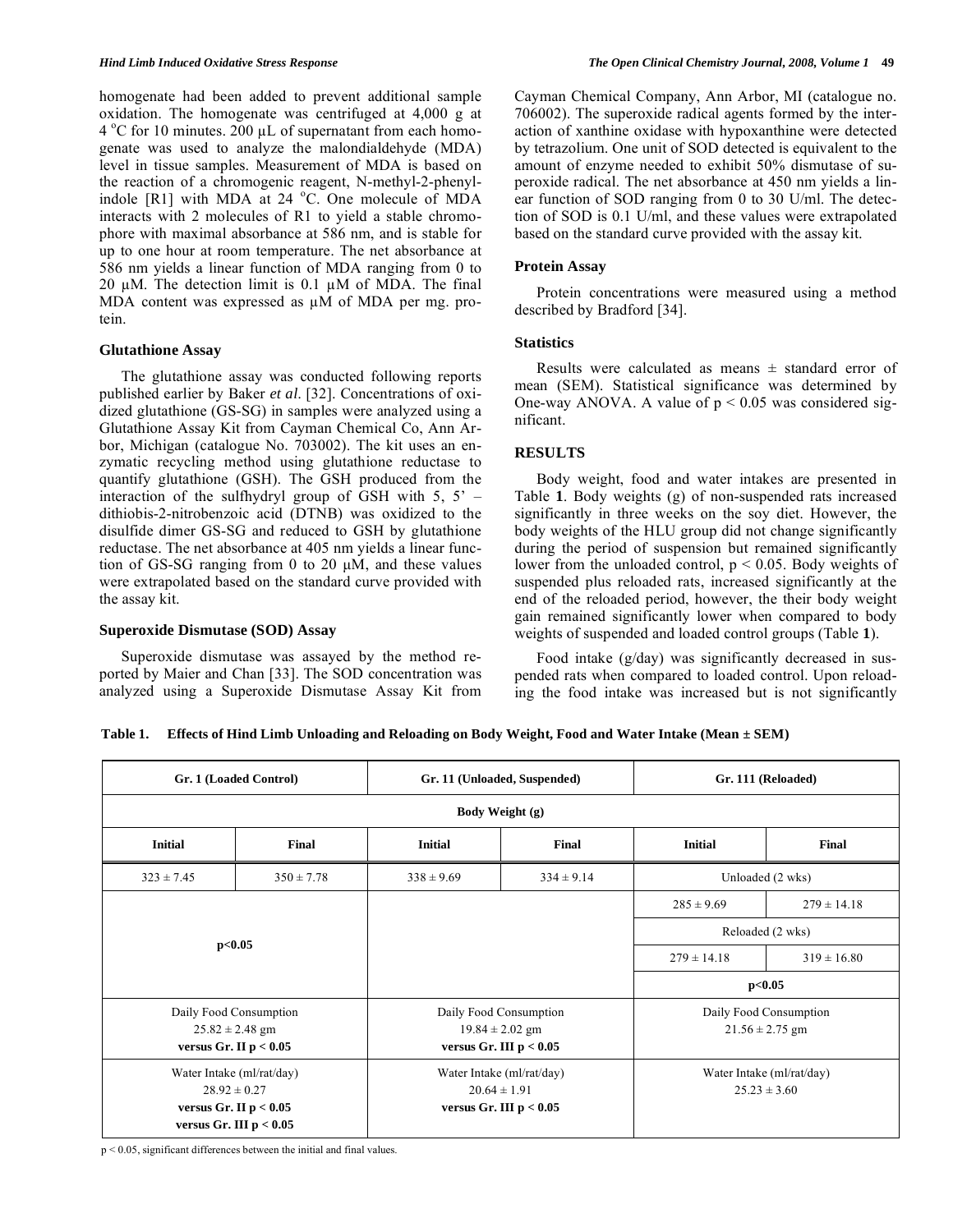different from the suspended group.

 Water intake (ml/day) was greatest in the loaded control group. Water intake was significantly decreased in the suspended group, and further significantly increased in the reloaded group as compared to unloaded group.

The tissue MDA ( $m \pm$  SEM) levels are shown in Figs. (1) and **2**). Fig. (**1**) represents MDA levels for liver, lung, pancreas and small intestine, while Fig. (**2**) represents MDA levels for brain, heart and kidney. As shown in Fig. (**1**), MDA levels in liver, lung, pancreas and small intestine, increased significantly following unloading and decreased upon reloading more significantly in pancreas and small intestine, ( $p < 0.05$ ).

 MDA levels in brain, heart and kidney tissues are shown in Fig. (**2**). There were significant increases in MDA levels in brain and heart tissues in the unloaded group as compared to the loaded control,  $p < 0.05$ . These levels decreased toward the basal level upon reloading. In contrast, the MDA levels in the kidney tissues, although increased upon loading as compared to the unloaded control, were not significantly different from either unloaded or reloaded group.

 Since dietary antioxidants like soy protein play a role in preventing many human diseases associated with tissue membrane peroxidation by their ability to increase glutathione (GSH) levels in tissues, we measured glutathione levels in harvested tissues. The GSH results are shown in Fig. (**3**) through 6. Fig. (**3**) shows that GSH levels for brain and pancreas increased significantly as a result of HLU, and two weeks of reloading decreased GSH levels from their peak levels. The data for GSH levels matched the MDA response in these tissues as shown earlier.

 Fig. (**4**) shows that plasma and lung responded to unloading with an increase in GSH levels, while two subsequent weeks of reloading resulted in a further increase in GSH levels (similar to changes in SOD). Fig. (**5**) shows GSH levels for liver and heart. GSH levels in these tissues responded to unloading with a decrease in GSH levels, while two weeks of reloading resulted in a further decrease in GSH levels from the unloaded levels. Fig. (**6**) shows GSH levels in the small intestine which responded to unloading with a decrease in GSH levels which remained significantly below control levels after reloading.

 Since intracellular levels of superoxide dismutase (SOD) are increased by exposure to oxygen conferring a greater resistance toward oxygen toxicity, we monitored SOD levels in harvested tissues since SOD might cooperate with GSH in helping to remove free radicals *in vivo.* Results are provided in Figs. (**7** and **8**).

 The results show that all of harvested organs responded to unloading with increased SOD levels, and two weeks of reloading further increased tissue SOD levels ( $m \pm$  SEM).

#### **DISCUSSION AND CONCLUSION**

 This study utilizes NASA's hind-limb unloaded (HLU) rat model of exposure to microgravity to monitor cellular



**Fig. (1).** MDA levels for control, suspended, and reloaded liver, lung, pancreas and small intestine. \*, p <0.05 significant differences from control; \*\*, p <0.05 significant differences from the suspended.

**LUNG**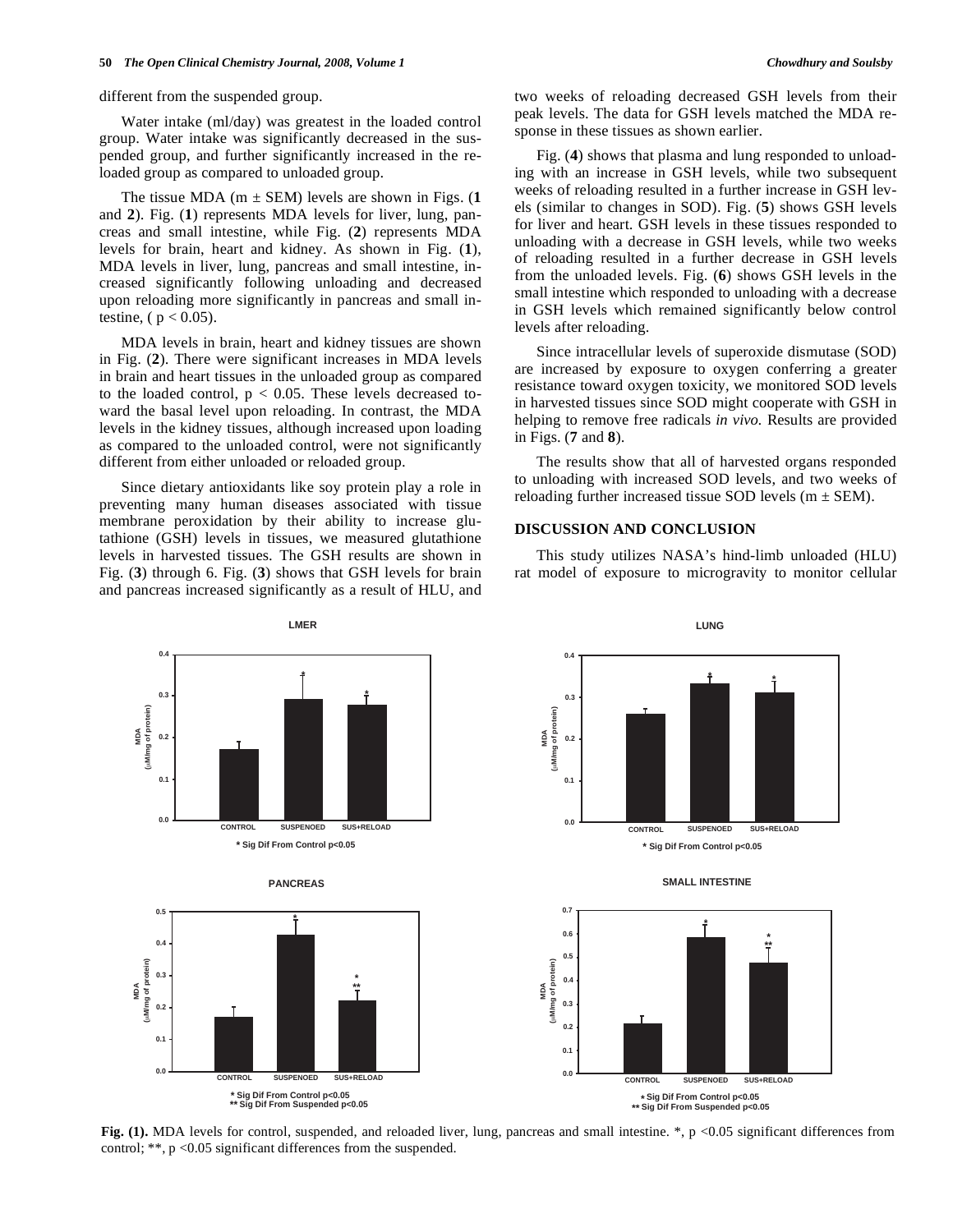

Fig. (2). MDA levels for control, suspended, and reloaded (m  $\pm$  SEM) brain, heart and kidney. \*, p <0.05 significant differences from control; \*\*, p <0.05 significant differences from the suspended.



**Fig. (3).** GSH levels in brain and pancreas (m  $\pm$  SEM).  $\mathbf{a} = p < 0.05$  significant differences from control;  $\mathbf{b} = p < 0.05$  significant differences from the suspended.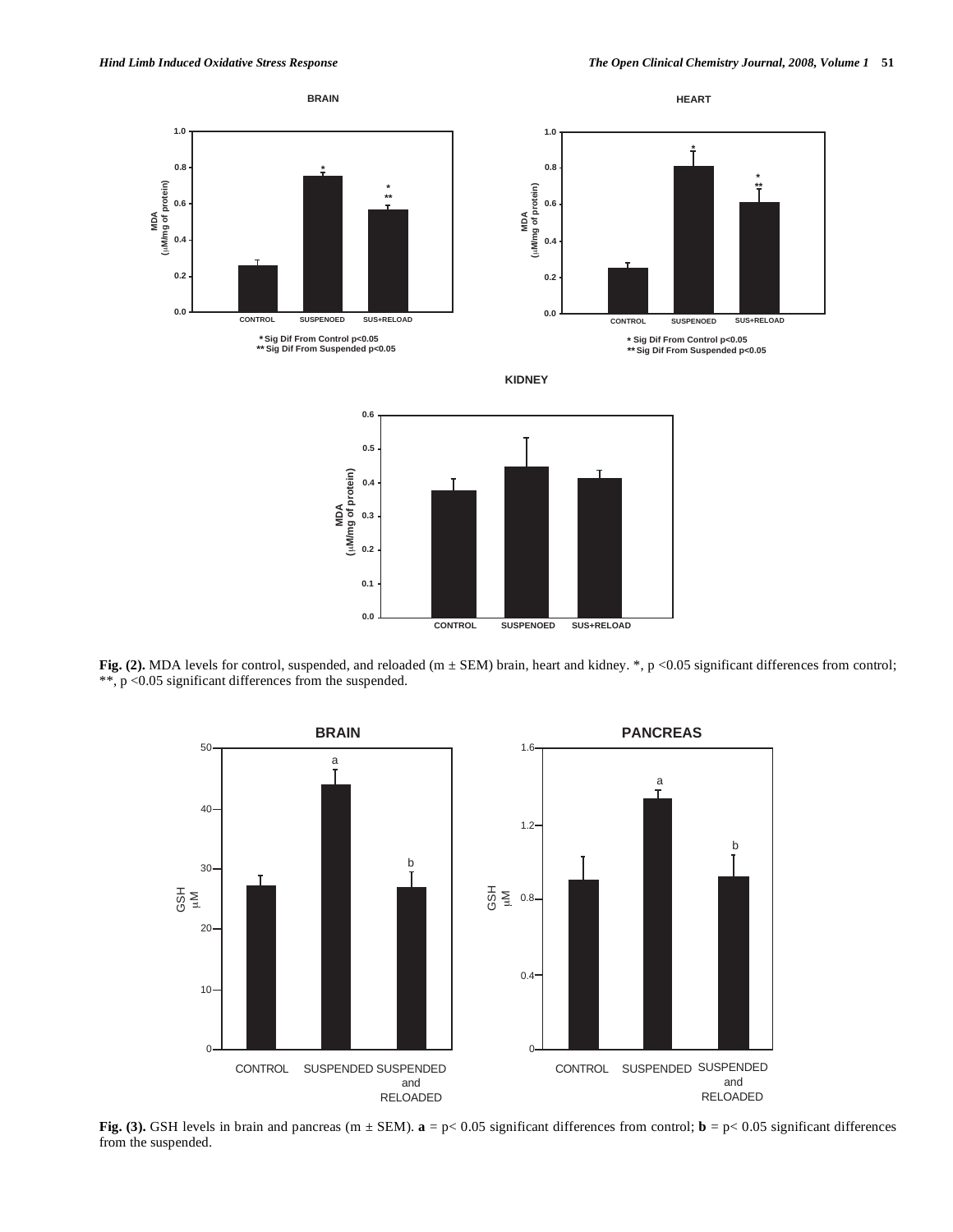

**Fig. (4).** GSH levels in plasma and lung tissues,  $(m \pm SEM. a = p < 0.05$  significant differences from control).



**Fig. (5).** GSH levels in liver and heart tissues (m  $\pm$  SEM). **a** = p< 0.05 significant differences from control, **b** = p< 0.05 significant differences from the suspended.

oxidative stress in harvested tissues. Tissue malondialdehyde (MDA) levels are characteristically used to monitor cellular stress as indicators of oxidation of membrane fatty acids. We measured MDA levels in tissues acclimatized to a Purina rat chow diet with 9.6% soy meal (4.8% soy protein) for 7 days prior to suspension. The soy protein chow was used to measure the effectiveness of dietary soybean flavonoids as countermeasures for the oxidant-antioxidant defense system. Dietary flavonoids found in soy exhibit potent antioxidant activities [10, 26] in lipid-aqueous systems. This effect is thought to be due to their ability to increase glutathione (GSH) levels in tissues [10]. Total GSH levels (GSH and GS-SG) were measured in the harvested tissues.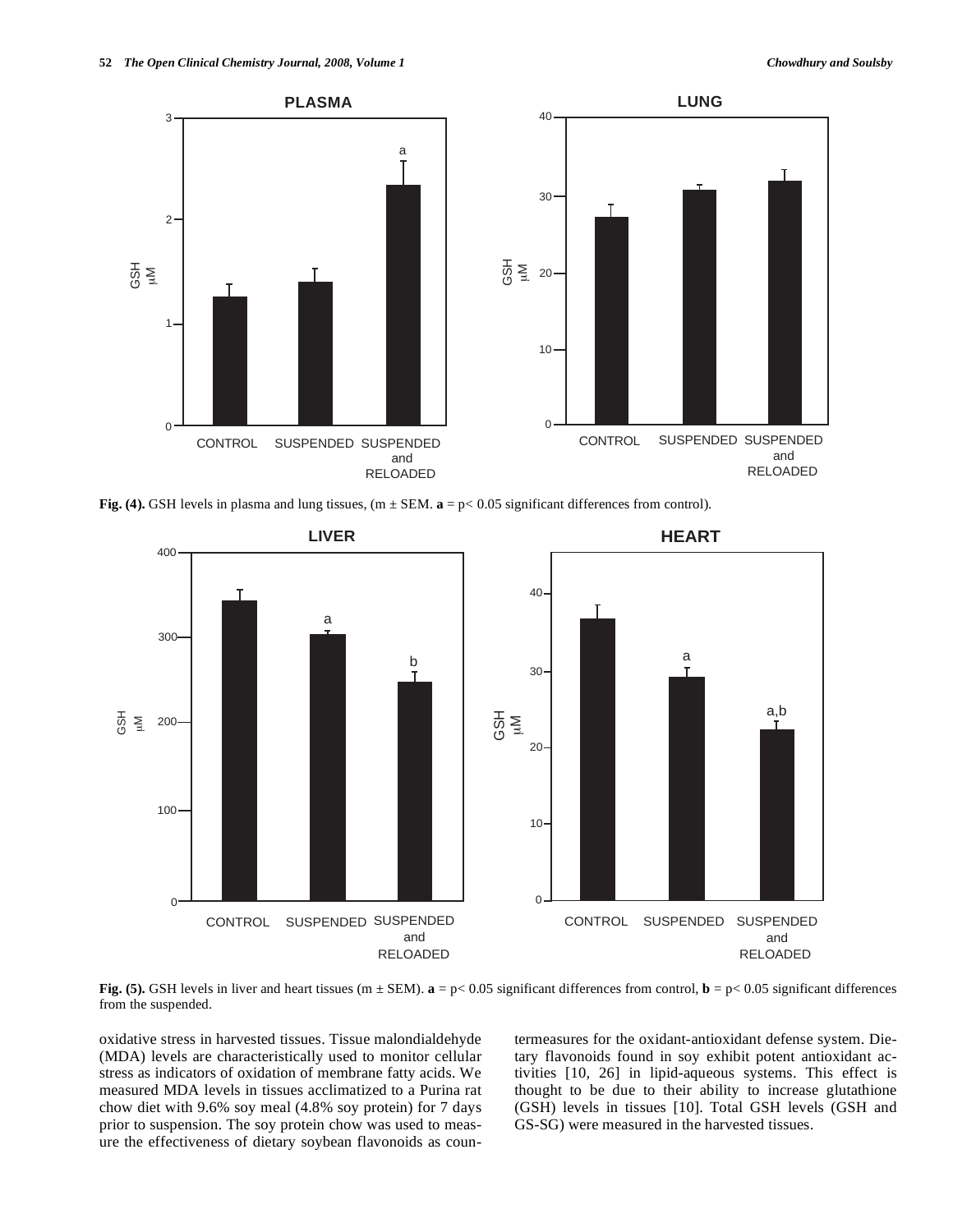

**Fig. (6).** GSH levels in small intestine (m  $\pm$  SEM).  $a = p \lt 0.05$ significant differences from control.

 Superoxide dismutase (SOD) levels were also measured in harvested tissues because its toxic product,  $H_2O_2$ , is removed by glutathione peroxidases utilizing the reducing power of GSH [16]. The product of SOD is  $H_2O_2$ . Two molecules of GSH are oxidized to form the disulfide-bonded compound, GS-SG in the reduction of a molecule of hydrogen peroxide.

 GSH might cooperate with SOD in helping to remove free radicals *in vivo.* Superoxide is one of the main reactive oxygen species in the cell and, as such, serves role as a key antioxidant. The mutations of this enzyme may cause various pathologies. SOD's generally have high antioxidant capacity [16].

 One major function of oxygen metabolism is its interaction with polyunsaturated fatty acids in the process described as lipid peroxidation. When lipid peroxidation occurs in biological membranes there may be gross disturbances in structure/function changes leading to injury or possibly death of the affected cells [35].

 Studies conducted on astronauts and cosmonauts to examine tissue lipid oxidative damage have produced conflict-



**Fig.** (7). SOD levels for heart, pancreas, kidney and liver,  $(m \pm SEM)$ .  $\mathbf{a} = p \lt 0.05$  significant differences from control,  $\mathbf{b} = p \lt 0.05$  signifi-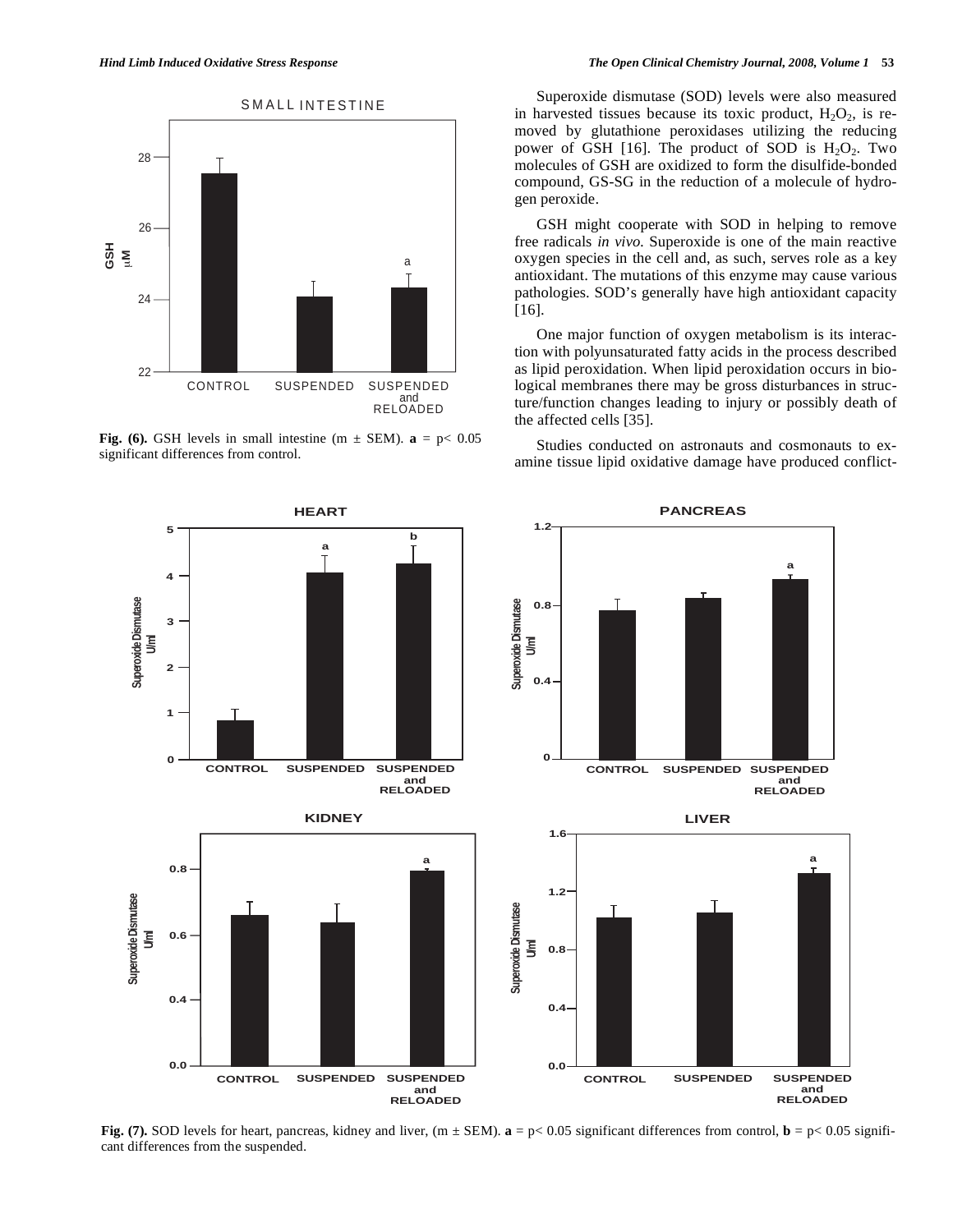

**Fig. (8).** SOD levels for small intestine, brain and lung,  $(m \pm SEM)$ .  $\mathbf{a} = p \lt 0.05$  significant differences from control,  $\mathbf{b} = p \lt 0.05$  significant

ing results [4-7, 36]. Observations in rodents returning from space flight [1, 2, 37] have also produced conflicting results. Thus it is important to reexamine the oxidant/antioxidant status under stress in these animals exposed to simulated microgravity.

 It has been proposed that some of the oxidative stress measured in humans and rats is associated with return to 1 *g* after space flight [6]. This is presumably due to decreased antioxidant enzyme activity [6, 17]. We demonstrated [15] that hind-limb-unloaded (HLU) rats maintained on a normal Purina diet, displayed elevated malondialdehyde (MDA) levels in tissues harvested immediately after two weeks of suspension. MDA levels were monitored because membrane oxidation produces unstable lipid peroxides which degrade rapidly into malondialdehyde (MDA) [24]. These results confirmed the oxidative stress during HLU, and offered a measure of the degree of stress induced by HLU. However, they did not address tissue oxidation following return to 1g.

 An improvement in the imbalance in the oxidant-antioxidant defense system may lessen the severity of the oxidative stress that has been documented during space flight. A large body of literature supports the notion that dietary antioxidants play a role in preventing many human diseases [1, 28- 30] associated with lipid peroxidation. Tissue MDA results demonstrate that all organs harvested responded to unloading with a significant increase in MDA levels, except for the kidney. The increase in kidney MDA levels following unloading was not significant. There was no significant difference between MDA levels of non-suspended, suspended only, and reloaded groups in the kidney. These results in the kidney could be related to renal blood flow. Renal blood flow, with the lowest arterio-venous oxygen difference, has ninety percent of its flow diverted to the glomeruli to cleanse the blood, to regulate arterial blood pressure, and to maintain blood oxygen carrying capacity. Only ten percent of the kidney's blood flow is used to supply the oxidant-antioxidant defense system. This may partially explain the non-significant differences in MDA levels among the groups studied.

 The measured MDA levels in brain, heart, small intestine and pancreas show that 2 weeks of reloading, after 2 weeks of unloading, decreased  $(p<0.05)$  levels from their highest levels, but the values remained significantly higher  $(p<0.05)$ than those for the non-suspended control group. The MDA levels in liver and lung showed that two weeks of reloading, after 2 weeks of unloading, did not significantly decrease (p>0.05) MDA levels from their highest levels, but the values remained significantly higher  $(p<0.05)$  than those for the non-suspended control group.

 All forms of life maintain a reducing environment within their cells [35]. The best cellular antioxidants are the enzymes superoxide dismutase (SOD) and glutathione peroxidase. GSH peroxidase, together with the hydrogen peroxide generated by SOD, oxidizes glutathione (GSH) to the disulfide dimer GS-SG, which is then reduced to GSH by glutathione reductase. Therefore, SOD might cooperate with GSH in helping to remove free radicals *in vivo*, so both activities were monitored in tissues in this study.

 GSH activities for brain and pancreas were similar to the MDA levels in these tissues. GSH levels increased significantly as a result of HLU, and two weeks of reloading decreased GSH levels from their high after unloading, but the values remained higher that those for the non-unloaded control group. This similarity between MDA and GSH levels could imply that endogenous GSH levels in these tissues were adequate to handle the excess oxidation mirrored by the increased MDA levels.

 GSH levels in plasma and lung responded to unloading with an increase, while two weeks of reloading resulted in a further increase in GSH levels. The increase in GSH levels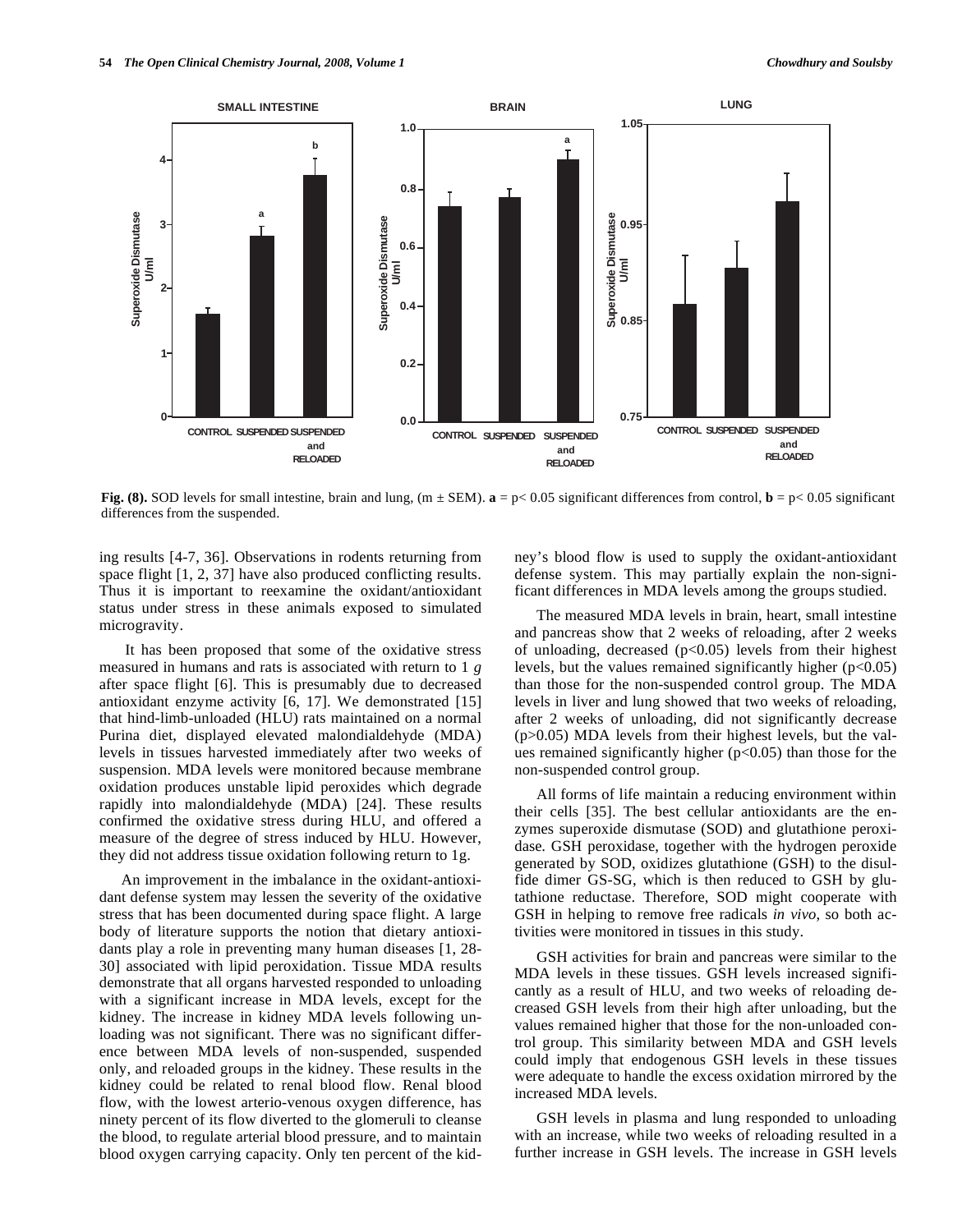followed the increase in SOD levels with unloading in these tissues. GSH levels in liver and heart responded to unloading with a decrease in GSH levels, while two weeks of reloading resulted in a further decrease in GSH levels. GSH levels in the small intestine responded to unloading with a decrease in GSH levels which remained significantly below control levels after two weeks of reloading. If GSH levels were at, or near, their maximums during control studies, then an additional antioxidant system must have been called upon when these organs were exposed to additional stress, as indicated by the MDA levels upon unloading and reloading. As hypothesized earlier, SOD might cooperate with GSH in helping to remove free radicals *in vivo,* and might be the additional antioxidant system mentioned above.

 The SOD activities monitored in this study show that heart, pancreas, kidney, small intestine, brain, lung and liver, which represent all of the organs harvested, responded to unloading with increased SOD levels, and after two weeks of reloading they responded with a further increase in tissue levels.

 In conclusion, we have used NASA's hind-limb suspended rat model of exposure to microgravity to monitor total tissue oxidative stress as a function of MDA levels in harvested organ homogenates. This was accomplished in control loaded animals, in animals unloaded for two weeks, and in animals reloaded following two weeks of unloading. Results imply that oxidative stress increases with unloading of an animal, and it decreases toward control levels after two weeks of reloading following unloading. Future studies will be designed to investigate whether a longer period of reloading will reduce the tissue MDA levels back to control levels.

# **ACKNOWLEDGEMENTS**

 This study was supported by a grant from Arkansas Space Grant Consortium. The authors thank Mr. Danny McKay for illustration.

#### **REFERENCES**

- [1] Hollander, J.; Gore, M.; Fiebig, R.; Mazzeo, R.; Ohisi, S.; Ohno, H.; Li, L.L. Spaceflight downregulates anti-oxidant defense systems in rat liver. *Free Radic. Biol. Med*., **1998**, *24* (2), 385-90.
- [2] Lee, M.D.; Tuttle, R.; Girten, B. Effect of spaceflight on oxidative and anti-oxidant enzyme activity in rat diaphragm and intercostal muscles. *J. Gravit. Physiol.,* **1995**, *2*(1), P68-69.
- [3] Markin, A.A.; Zhuravleva, O.A. Lipid peroxidation and antioxidant defense system in rats after a 14-day space flight in the "Space-2044" spacecraft. *Aviakosm Ekolog. Med.*, **1993**, *27*(1), 47-50.
- [4] Stein, T.P. The relationship between dietary intake, exercise, energy balance and the spacecraft environment. *Pflugers Arch*., **2000**, *441* (2-3 Suppl), R21-31.
- [5] Stein, T.P. Space flight and oxidative stress. *Nutrition,* **2002**, *18*(10), 867-871.
- [6] Stein, T.P.; Leskiw, M.J. Oxidant damage during and after spaceflight. *Am. J. Physiol. Endocrinol. Metab.*, **2000**, *278* (3), E375-382.
- [7] Stein, T.P.; Leskiw, M.J.; Schluter, M.D.; Donaldson, M.R.; Larina, I. Protein kinetics during and after long-term space flight on MIR. *Am. J. Physiol.,* **1999**, *276* (6 Pt 1), E1014-21.
- [8] Morey-Holton, E.R.; Globus, R.K. Hindlimb unloading of growing rats: A model for predicting skeletal changes during space flight. *Bone* , *22* (5 Suppl), 83S-88S.
- [9] Soulsby, M.E.; Phillips, B.; Chowdhury, P. Brief Communication: The Effects of Soy-protein diet on elevated brain lipid peroxide levels induced by simulated weightlessness. *Ann. Clin. Lab. Sci*., **2004**, *34*(1), 103-106.
- [10] Ruiz-Larrea, M.B.; Mohan, A.R.; Paganga, G.; Miller, N.J.; Bolwell, G.P.; Rice-Evans, C.A. Antioxidant activity of phytoestrogenic isoflavones. *Free Radic. Res.*, **1997**, *26*(1), 63-70.
- [11] Chowdhury, P.; Soulsby, M.E.; Pasley, J.N. Distribution of <sup>3</sup>Hnicotine in rat tissues under the influence of simulated microgravity. *Biomed. Environ. Sci.,* **1999**, *12*(2), 103-109.
- [12] Lane, H.W. Energy requirements for space flight. *J. Nutr.,* **1992**, *122*(1), 13-18.
- [13] Rambaut, P.C.; Leach, C.S.; Leonard, J.I. Observations in energy balance in man during spaceflight. *Am. J. Physiol.,* **1977**, *233*(5), R208-R212.
- [14] Wade, C.E.; Miller, M.M.; Baer, L.A.; Moran, M.M.; Steele, M.K.; Stein, T.P. Body mass, energy intake and water consumption of rats and humans during space flight. *Nutrition*, **2002**, *18*(10), 829-36.
- [15] Chowdhury, P.; Soulsby, M.E. Lipid Peroxidation in rat brain is Increased by simulated weightlessness and decreased by a soy protein diet. *Ann. Clin. Lab. Sci.*, **2002**, *32*(2), 188-192.
- [16] Fang, Y.Z.; Sun, C.P.; Tian, X.H.; Cong, J.H. Effect of Lu-duo-wei on scavenging superoxide and hydroxyl radicals *in vitro*. *Am. J. Chin. Med.*, **1998**, *26*(2), 153-8.
- [17] Selsby, J.T.; Rother, S.; Tsuda, S.; Pracash, O.; Quindry, J.; Dodd, S.L. Intermittant hyperthermia enhances skeletal muscle regrowth and attenuates oxidative damage following reloading. *J. Appl. Physiol.,* **2007**, *102*(4), 1702-7.
- [18] Matsushima, Y.; Nanri, H.; Nara, S.; Okufuji, T.; Ohta, M.; Hachisuka, K.; Ikeda, M. Hindlimb unloading decrases thioredoxinrelated antioxidant proteins and increases thioredoxin-binding protein-2 in rat skeletal muscle. *Free Radic. Res*., **2006**, *40*(7), 715- 722.
- [19] Fomina, E.V.; Davydov, V.V. Age-related characteristics of changes in aldehyde reductase activity in the skeletal muscle of rats during immobilization stress. *Biomed. Khim.,* **2006**, *52*(4), 378-83.
- [20] Onishi, Y.; Hirasaka, K.; Ishihara, I.; Oarada, M.; Goto, J.; Ogawa, T.; Suzue, N.; Nakano, S.; Furochi, H.; Ishidoh, K.; Kishi, K.; Nikawa, T. Identification of mono-ubiquinated LDH-A in skeletal muscle cells exposed to oxidative stress. *Biochem. Biophys. Res. Com.,* **2005**, *336*(3), 799-806.
- [21] Nikawa, T.; Ishihoh, K.; Hirasaka, K.; Ishihara, I.; Ikemoto, M.; Kano, M.; Kominami, E.; Nonaka, I.; Ogawa, T.; Adams, G.R.; Baldwin, K.M.; Yasui, N,; Kishi, K.; Takeda, S. Skeletal muscle gene expression in space-flown rats. *FASEB J.,* **2004**, *18*(3), 522-4.
- [22] Vaziri, N.D.; Ding, Y.; Sangha, D.S.; Purdy, R.E. Upregulation of NOS by simulated microgravity, potential cause of orthostatic intolerance. *J. Appl. Physiol*., **2000**, *89*(1), 338-44.
- [23] Sangha, D.S.; Vaziri, N.D.; Ding, Y.; Purdy, R.E. Vascular hyporesponsiveness in simulated microgravity: role of nitric oxidedependent mechanisms. *J. Appl. Physiol*., **2000**, *88*(2), 507-17.
- [24] Esterbauer, H; Schaur, R.J.; Zollner, H. Chemistry and biochemistry of 4-hyroxynonenal, malondaldehyde and related aldehydes: *Free Radic. Biol. Med.,* **1991**, *1*(1)1, 81-128.
- [25] Spitz, D.R.; Elwell, J.H.; Sun, Y.; Oberly, L.W.; Oberly, T.D.; Sullivan, S.J.; Roberts, R.J. Oxygen toxicity in control and  $H_2O_2$  – resistant Chinese hamster fibroblast cell lines. *Arch. Biochem. Biophys.,* **1990,** *279*(2), 249-260.
- [26] Record, I.R.; Broadbent, J.L.; King, R.A.; Dreosti, I.E.; Head, R.J.; Tonkin, A.L. Genistein inhibits growth of B16 melanoma cells *in vivo* and *in vitro* and promotes differentiation *in vitro*. *Int. J. Cancer,* **1997**, *72*(5), 860-64.
- [27] Schimchowitsch, S.; Cassel, J.C. Polyamine and aminoguanidine treatments to promote structural and functional recovery in the adult mammalian brain after injury: a brief literature review and preliminary data about their combined administration. *J. Physiol. Paris*, **2006**, *99*(2-3), 221-31.
- [28] Freedman, B.I.; Wuerth, J.P.; Cartwright, K.; Bain, R.P.; Dippe, S.; Hershon, K.; Mooradian, A.D.; Spinowitz, B.S. Design and baseline characteristics for the aminoguanidine clinical trial in overt type 2 diabetic nephropathy (Action II). *Control. Clin. Trials,* **1999**, *20*(5), 493-510.
- [29] Jackson, M.J. An overview of methods for assessment of free radical activity in biology. *Proc. Nutr. Soc*., **1999**, *58*(4), 1001-6.
- [30] Jedidi, I.; Therond, P.; Zarev. S.; Vosson.,C.; Couturier, M.; Massot, C.; Jore, D.; Gardes- Albert, M.; Legrand, A.; Bonnefont-Rousselot, D. Paradoxical protective effect of aminoguanidine toward low-density lipoprotein oxidation : inhibition of apolipoprotein B fragmentation without preventing its carbonylation. Mecha-